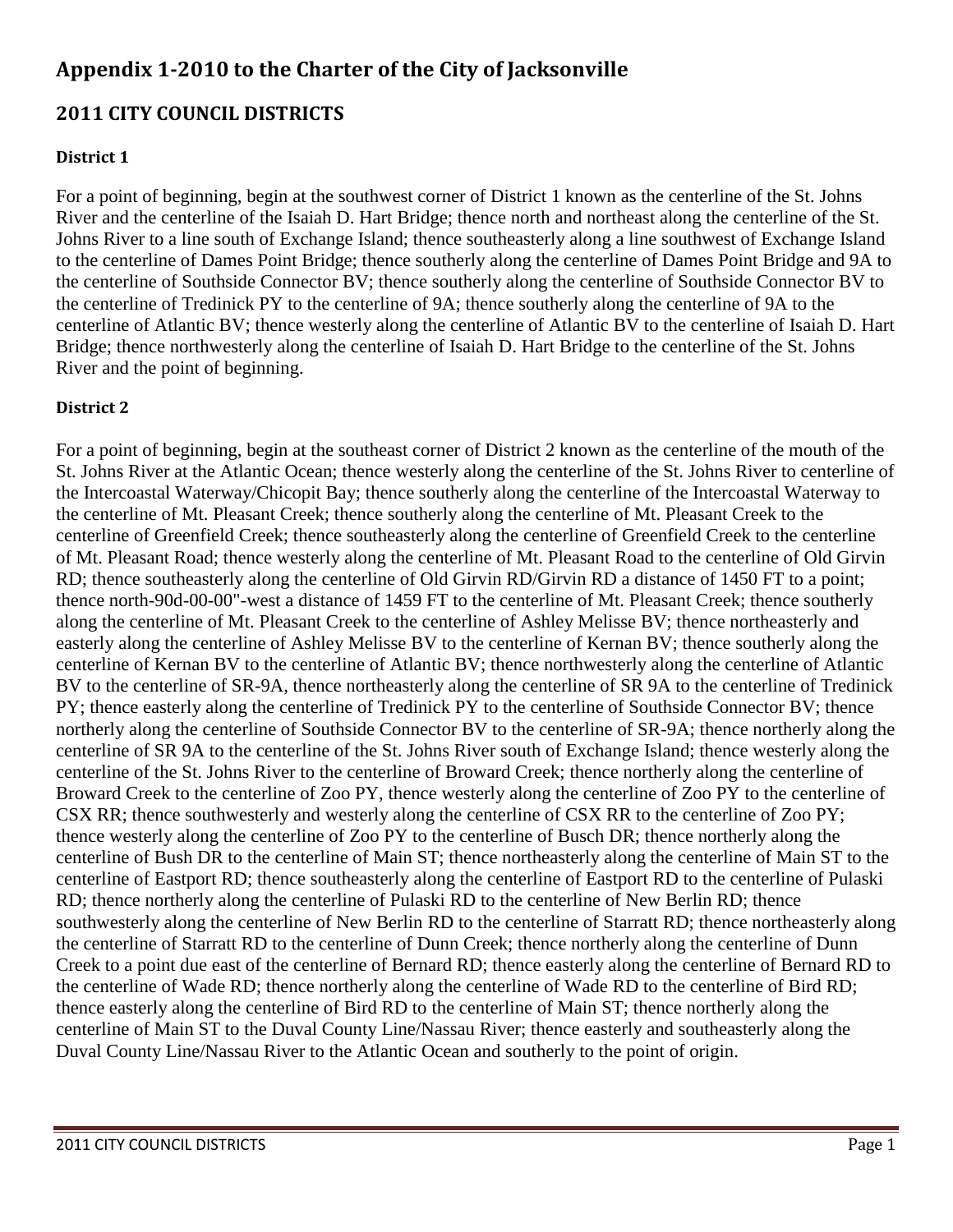## **District 3**

For a point of beginning, begin at the southeast comer of District 3 known as the centerline of San Pablo RD and the centerline of J. Turner Butler BV; thence westerly along J. Turner Butler BV to the centerline of Pablo Creek; thence northwesterly along the centerline of Pablo Creek drainage easement to the centerline of Kernan BV; thence northeasterly along the centerline of Kernan BV to the centerline of Beach BV; thence westerly along the centerline of Beach BV to the centerline of Huffman BV; thence northerly along the centerline of Huffman BV to the centerline of Alden RD; thence easterly along the centerline of Alden RD to the centerline of Kernan BV; thence northerly along the centerline of Kernan BV a distance of 1515 FT to a point; thence easterly a distance of 7960 FT to a point; thence northerly a distance of 6680 FT to the centerline of Atlantic BV; thence easterly along the centerline of Atlantic BV to the centerline of Kernan BV; thence northerly along the centerline of Kernan BV to the centerline of Ashley Melisse BV; thence easterly and southeasterly along the centerline of Ashley Melisse BV to the centerline of Mt. Pleasant Creek; thence northerly and northeasterly along the centerline of Mt. Pleasant Creek; thence northerly and northeasterly along the centerline of Mt. Pleasant Creek to a point J 459 FT due east of the centerline of Girvin RD; thence north-90d-00'-00"-east a distance of 1459 FT to the centerline of Girvin RD; thence northwesterly along the centerline of Girvin RD/Old Girvin RD to the centerline of Mt. Pleasant RD; thence easterly along the centerline of Mt. Pleasant RD to the centerline of Greenfield Creek; thence northerly along the centerline of Greenfield Creek to the centerline of Mt. Pleasant Creek; thence northerly along the centerline of Mt. Pleasant Creek to the centerline of Intercoastal Waterway/Chicopit Bay; thence southeasterly and southerly along the centerline of the Intercoastal waterway to the centerline of Hogpen Creek; thence westerly along the centerline of Hogpen Creek to the centerline of Ketch Cove DR; thence easterly along the centerline of Ketch Cove DR to the centerline of San Pablo RD; thence southerly along the centerline of San Pablo RD to the centerline of J Turner Butler BV and the point of origin.

## **District 4**

For a point of beginning, begin at the southeast corner of District 4 known as the centerline of J. Turner Butler BV and the centerline of SR 9A; thence westerly along the centerline of J Turner Butler BV to the centerline of I-95; thence northwesterly along the centerline of I-95 to the centerline of University BV; thence northeasterly along the centerline of University BV to the centerline of Atlantic BV; thence easterly along the centerline of Atlantic BV to a point 134 FT past the centerline of Hawaii DR; thence southerly a distance of 6680 FT to a point; thence easterly a distance of 7960 FT to the centerline of Kernan BV; thence southerly along the centerline of Kernan BV to the centerline of Alden RD; thence westerly along the centerline of Alden RD to the centerline of Huffman BV; thence southerly along the centerline of Huffman BV to the centerline of Beach BV; thence westerly along the centerline of Beach BV to the centerline of St. Johns Bluff RD; thence southeasterly along the centerline of St. Johns Bluff RD to the centerline of SR 9A; thence southerly along the centerline of SR 9A to the centerline of J. Turner Butler BV and the point of origin.

#### **District 5**

For a point of beginning, begin at the southeast corner of District 5 known as the centerline of CSX RR and the centerline of Sunbeam RD; thence westerly along the centerline of Sunbeam RD to the centerline of Craven RD; thence southerly along the centerline of Craven RD to the centerline of an easement just north of the Edgewater at Sunbeam neighborhood, thence westerly along said easement a distance of 2600 FT to the centerline of an easement on the western side of the Edgewater at Sunbeam neighborhood, thence southerly along said easement a distance of 1312 FT to an easement just north of the Huntington Forest neighborhood; thence westerly along said easement a distance of 1345 FT to an easement on the western side of Huntington Forest; thence southerly along said easement to the centerline of Huntington Forest BV and the centerline Old St. Augustine RD; thence northwesterly along the centerline of Old St. Augustine RD to the centerline of San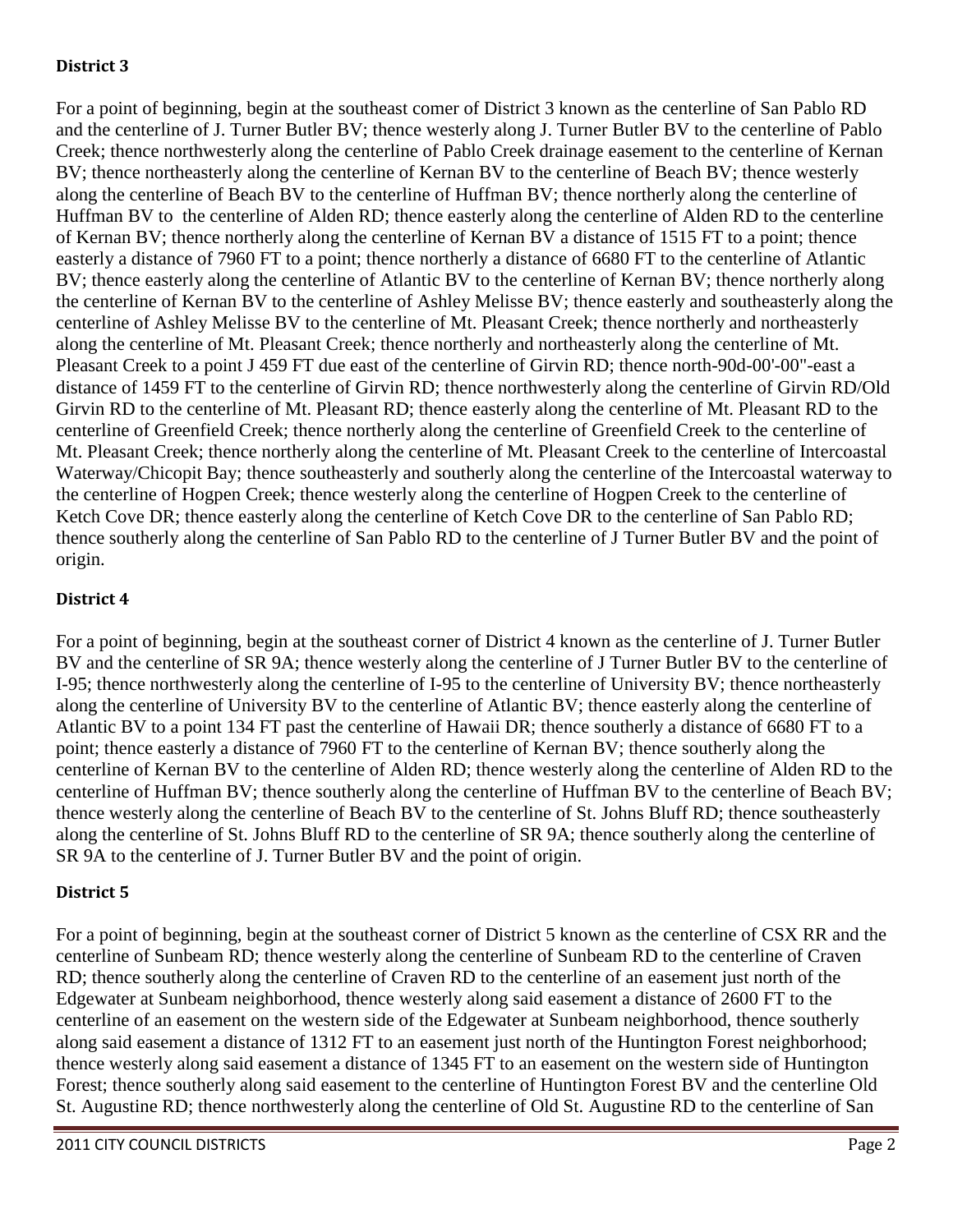Jose BV; thence northerly along the centerline of San Jose BV to the centerline of Goodby's Creek; thence westerly along the centerline of Goodby's Creek to the centerline of the St. Johns River; thence northerly and easterly along the centerline of the St. Johns River to the centerline of the Hart XY Bridge; thence southeasterly along the centerline of the Hart XY to the centerline of Atlantic BV; thence northeasterly along the centerline of Atlantic BV to the centerline of University BV; thence southerly and southeasterly along the centerline of University BV to the centerline of I-95; thence southeasterly along the centerline of I-95 to the centerline of J. Turner Butler BV; thence southwesterly along the centerline of J. Turner Butler BV to the centerline of Phillips HY; thence southeasterly along the centerline of Phillips HY a distance of 466 FT to a point; thence westerly south-90d-00'-00"-west a distance of 1194 FT to CSX RR access road; thence southeasterly along CSX access road to the centerline of CSX RR; thence southeasterly along the centerline of CSX RR to the centerline of Sunbeam RD and the point of origin.

## **District 6**

For a point of beginning, begin at the southeast corner of District 6 known as the centerline of I-95 and the centerline of Big Davis Creek; thence westerly along the centerline of Big Davis Creek to the centerline of Old St. Augustine RD and the centerline of Julington Creek; thence southwesterly and westerly along the centerline of Julington Creek to the centerline of the St. Johns River; thence northerly along the centerline of the St. Johns River to the centerline of Goodby's Creek; thence easterly along the centerline of Goodby's Creek to the centerline of San Jose BV; thence southerly along the centerline of San Jose BV to the centerline of Old St. Augustine BV; thence southeasterly along the centerline of Old St. Augustine BV to the centerline of Huntington Forest BV; thence north-00d-00'-00"-west a distance of 925 FT to an easement on the northern edge of the Huntington Forest neighborhood; thence easterly along the centerline of said easement a distance of 1345 FT to an easement along the western edge of the Edgewater at Sunbeam neighborhood; thence northerly along the centerline of said easement a distance 1312 FT to the centerline of an easement along the northern edge of the Edgewater at Sunbeam neighborhood; thence easterly along the centerline of said easement to the centerline of Craven RD; thence northerly along the centerline of Craven RD to the centerline of Sunbeam RD; thence easterly along the centerline of Sunbeam RD to the centerline CSX RR; thence southeasterly along the centerline of CSX RR to the centerline of I-95; thence southerly and southeasterly along the centerline of 1-95 to the centerline of Big Davis Creek and the point of origin.

#### **District 7**

For a point of beginning, begin at the southeast corner of District 7 known as the centerline of St. Johns River and the centerline of the Isaiah D. Hart Bridge; thence southwesterly, northwesterly, and southwesterly along the centerline of the St. Johns River to the centerline of the John T. Aslop Bridge; thence westerly and southwesterly along the centerline of the St. Johns River to the centerline of I-95; thence northwesterly, northeasterly and northerly along the centerline of I-95 to the centerline of CSX RR; thence northeasterly and easterly along the centerline of CSX RR to the centerline of Main ST; thence northeasterly, northwesterly and northerly along the centerline of Main ST to the centerline of Clark RD; thence easterly along the centerline of Clark RD to the centerline of 1-95; thence northeasterly along the centerline of I-95 to the centerline of Dunn AV; thence westerly, northwesterly and westerly along the centerline of Dunn AV to the centerline of I-295; thence northeasterly around a curve to the centerline of Lem Turner RD; thence northwesterly, northerly and northwesterly along the centerline of Lem Turner RD to the centerline of Braddock RD; thence southwesterly, westerly, southwesterly and southerly along the centerline of Braddock RD to the centerline of Dunn AV; thence northwesterly along the center of Dunn AV to the centerline of New Kings RD; thence southeasterly along the centerline of New Kings RD to the centerline of Harrell ST, thence southwesterly along the centerline of Harrell ST to the centerline of Dunn AV, thence southwesterly along the centerline of Dunn AV to the centerline of Old Kings RD; thence northwesterly along the centerline of Old Kings RD to the centerline of Harrell ST, thence southwesterly along the centerline Harrell ST to the centerline of Media ST, thence north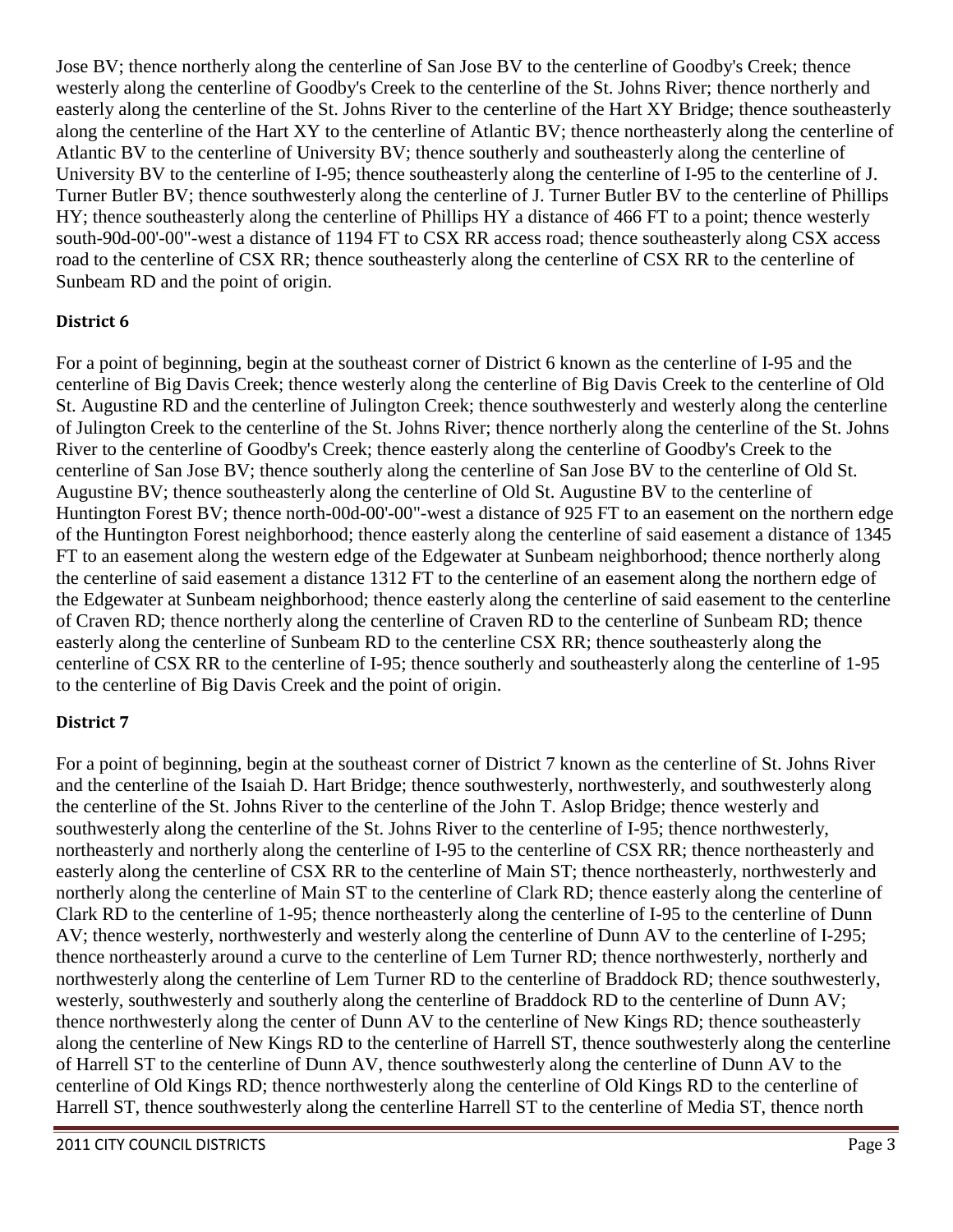00d-00'-00" east a distance of 2050 FT more or less to the centerline of Old Kings RD, thence northwesterly along the centerline of Old Kings RD to the centerline of Plummer RD; thence northwesterly, westerly, and southwesterly along Plummer RD to the centerline of CSX RR; thence northwesterly along the centerline of CSX RR to the Duval County Line; thence northeasterly around a curve of the Duval County Line to the centerline of Main ST; thence southwesterly and southerly along the centerline of Main ST to the centerline of Bird AV; thence easterly along the centerline of Bird AV to the centerline of Wade RD; thence southerly along the centerline of Wade RD to the centerline of Bernard RD; thence easterly along the centerline of Bernard RD a distance of 2304 FT more or less to a point; thence south-07d-00'-00"-west a distance of 1750 more or less; thence south-45d-00'-00"-east a distance of 2341 FT; thence south-25d-00'-00"-west a distance of 3108 FT; thence south-30d-00'-00"-east a distance of 1123 FT; thence south-20d-00'-00"-east a distance of 1240 FT to the centerline of Starratt RD; thence westerly and southwesterly along the centerline of Starratt RD to the centerline of New Berlin RD; thence northeasterly along the centerline of New Berlin RD to the centerline of Pulaski RD; thence southerly, southeasterly, and southerly along the centerline of Pulaski RD to the centerline of Eastport RD; thence northwesterly, westerly, and southwesterly along the centerline of Eastport RD to the centerline of Main ST; thence southwesterly along the centerline of Main ST to the centerline of Busch DR; thence easterly, southerly, southwesterly, and southerly along the centerline of Busch DR to the centerline of Zoo PY; thence easterly along the centerline of Zoo PY to the centerline of CSX RR; thence southeasterly, easterly, and northeasterly along the centerline of CSX RR to the centerline of Zoo PY; thence easterly and northeasterly along Zoo PY to the centerline of Broward Creek; thence southeasterly and southerly along the channel to the centerline of the St. Johns River; thence southwesterly and southerly along the centerline of the St. Johns River to the centerline of the Isaiah D. Hart Bridge and the point of beginning.

#### **District 8**

For a point of beginning, begin at the southeast corner of District 8 known as the centerline of I-95 and the centerline of Kings RD; thence northwesterly along the centerline of Kings RD to the centerline of Myrtle AV; thence northerly along the centerline of Myrtle AV to the centerline of 61th ST; thence westerly along the centerline of 6th ST to the centerline of Grunthal ST; thence northerly along the centerline of Grunthal ST to the centerline of  $12^{th}$  ST; thence westerly, northerly, and westerly along  $12^{th}$  ST to the centerline of Fairfax ST; thence northerly along the centerline of Fairfax ST to the centerline of MLKJR PY; thence westerly along the centerline of MLKJR PY to the centerline of Canal ST; thence northerly along Canal ST N to the centerline of  $33<sup>rd</sup>$  ST W; thence westerly along the centerline of  $33<sup>rd</sup>$  ST W to the centerline of Avenue "B"; thence northerly along the centerline of Avenue "B" to the centerline of Moncrief RD W; thence westerly along the centerline of Moncrief RD W to the centerline of Owen Avenue; thence northeasterly along the centerline of Owen AV to the centerline of McMillan AV; thence northwesterly along the centerline of McMillan AV to the centerline on Winton DR; thence northeasterly along the centerline of Winton DR to the centerline of Ribault Scenic DR, thence northwesterly along the centerline of Ribault Scenic DR to the centerline of Howell Dr, thence northwesterly along the centerline of Howell DR to the northern shore of the Ribault River thence northeasterly along the northern shore of the Ribault River to a point just south of Ribault AV; thence northerly along the centerline of Ribault AV to the centerline of Soutel DR; thence southwesterly and westerly along the centerline of Soutel DR to the centerline of Gibson AV; thence northerly along the centerline of Gibson AV to the centerline of Trout River BV; thence easterly along the centerline of Trout River BV to the centerline of Nine Mile Creek; thence southerly and southeasterly along the southern shore of Nine Mile Creek to the centerline of Wagner RD; thence north-40d-00'-00"-west a distance of 459 FT to the centerline of NKNGEIT95RP; thence southerly along the centerline of NKNGEIT95RP to the centerline of New Kings RD; thence north-40d-00'-00" west a distance of 250FT; thence south-50d-00'-00''- west to the centerline of Moncrief Dinsmore RD; thence south-12d-00'-00"-west to the centerline of CSX RR; thence southeasterly along the centerline of CSX RR to the centerline of Moncrief RD; thence westerly along the centerline of Moncrief RD to the centerline of 1-295; thence southwesterly and southerly along the centerline of I-295 to the centerline of Pritchard RD; thence westerly along the centerline of Pritchard RD to the centerline of Bulls Bay HY; thence southerly along the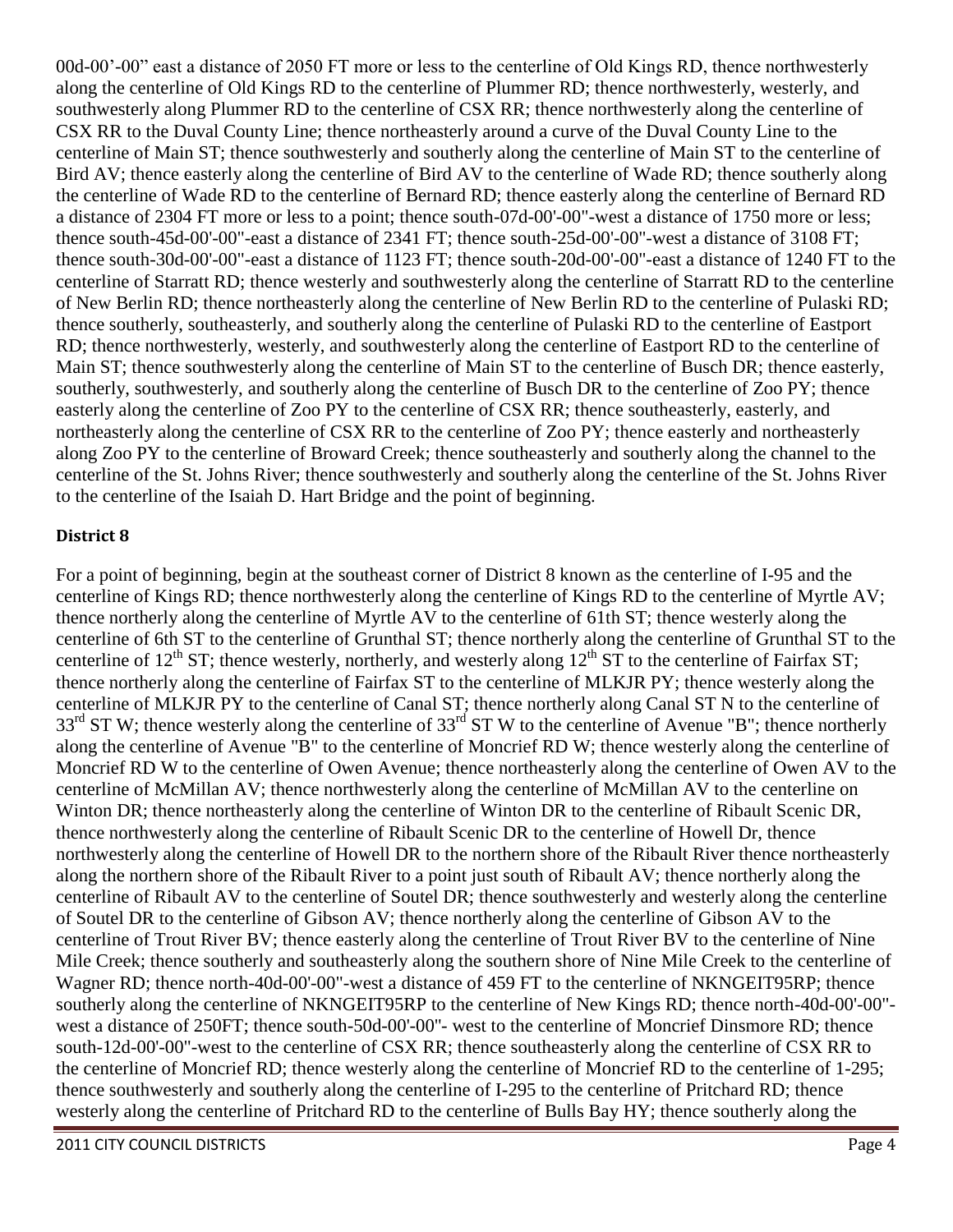centerline of Bulls Bay HY to the centerline of Old Plank RD; thence westerly along the centerline of Old Plank RD to the centerline of Halsema RD; thence southerly along the centerline of Halsema RD to the centerline of CSX RR; thence southwesterly along the centerline of CSX RR to the centerline of Otis RD; thence northwesterly along the centerline of Otis RD to the centerline of Beaver ST; thence northeasterly along the centerline of Beaver ST to the centerline of Otis RD; thence northerly and northeasterly along the centerline of Otis RD to the Duval County Line; thence northwesterly along the Duval County Line to the centerline of CSX RR; thence southeasterly along the centerline of CSX RR to the centerline of Plummer RD; thence easterly and southeasterly along the centerline of Plummer RD to the centerline of Old Kings RD; thence southeasterly along the centerline of Old Kings RD a distance of 169 FT to a point; thence south-00d-00'-00"-east a distance of 2050 FT to the centerline of Harrell ST; thence northeasterly along the centerline of Harrell ST to the centerline of Old Kings RD; thence southeasterly along the centerline of Old Kings RD to the centerline of Dunn AV; thence northeasterly along the centerline of Dunn AV to the centerline of Harrell ST; thence northeasterly along the centerline of Harrell ST to the centerline of New Kings RD; thence northwesterly along the centerline of New Kings RD to the centerline of Dunn AV; thence southwesterly along the centerline of Dunn AV to the centerline of Braddock RD; thence northerly and northeasterly along the centerline of Braddock RD to the centerline of Lem Turner RD; thence southeasterly and southerly along the centerline of Lem Turner RD to the centerline of l-295; thence southwesterly along the centerline of I-295 to the centerline of Dunn AV; thence easterly, southeasterly, and easterly along the centerline of Dunn AV to the centerline of I-95; thence southerly along the centerline of 1-95 to the centerline of Clark RD; thence easterly along the centerline of Clark RD to the centerline of Main ST; thence southeasterly and southwesterly along the centerline of Main ST to the centerline of CSX RR; thence westerly and southwesterly along the centerline of CSX RR to the centerline of I-95; thence southerly along the centerline of I-95 to the centerline of Kings RD and the point of origin.

#### **District 9**

For a point of beginning, begin at the centerline of I-95 and Kings RD; thence southerly along the centerline of I-95 to the centerline of I-10; thence westerly along the centerline of I-10 to the centerline of Stockton ST; thence southerly along the centerline of Stockton ST to the centerline of Phyllis ST; thence westerly along the centerline of Phyllis ST to the centerline of CSX Railroad; thence southwesterly along the centerline of CSX RR to the centerline of Willow Branch AV; thence southerly along the centerline of Willow Branch AV to the centerline of Roosevelt BV; thence southwesterly along the centerline of Roosevelt BV to the centerline of Roosevelt XY; thence southerly along the centerline of Roosevelt XY to the centerline of Post ST; thence westerly along the centerline of Post ST to the centerline of Plymouth ST; thence southwesterly along the centerline of Plymouth ST to the centerline of Day AV; thence northwesterly and northerly along the centerline of Day AV to the centerline of Corvy ST; thence westerly and southwesterly along the centerline of Corvy ST to the centerline of Owen AV; thence northerly along the centerline of Owen AV to the centerline of Brierfield DR; thence along the centerline of Brierfield DR around a curve to the left to the centerline of Post ST; thence west and southwest along the centerline of Post ST to the centerline of Melba ST; thence north along the centerline of Melba ST to the centerline of College ST; thence westerly along the centerline of College ST to the centerline of Edgewood AV S; thence northwesterly along the centerline of College ST to the centerline of Hamilton ST; thence southerly along the centerline of Hamilton ST to the centerline of Royal AV; thence westerly along the centerline of Royal AV to the centerline of Murray DR; thence southerly along the centerline of Murray DR to the centerline of Ulmer ST; thence westerly along the centerline of Ulmer ST to the centerline of Cassat AV; thence southerly along the centerline of Cassat AV to the centerline of Quan DR; thence westerly along the centerline of Quan DR to the centerline of Royce AV; thence northerly and westerly along the centerline of Royce AV to the centerline of Lake Shore BV; thence northerly along the centerline of Lake Shore BV to the centerline of Royce AV; thence westerly along the centerline of Royce AV to the centerline of Ellis RD S; thence southerly and southwesterly along the centerline of Ellis RD S to the centerline of Park ST; thence southerly along the centerline of Park ST to the centerline of Snug Harbour LA; thence southerly along the centerline of Snug Harbour LA to the centerline of Cedar River; thence southerly along the centerline of Cedar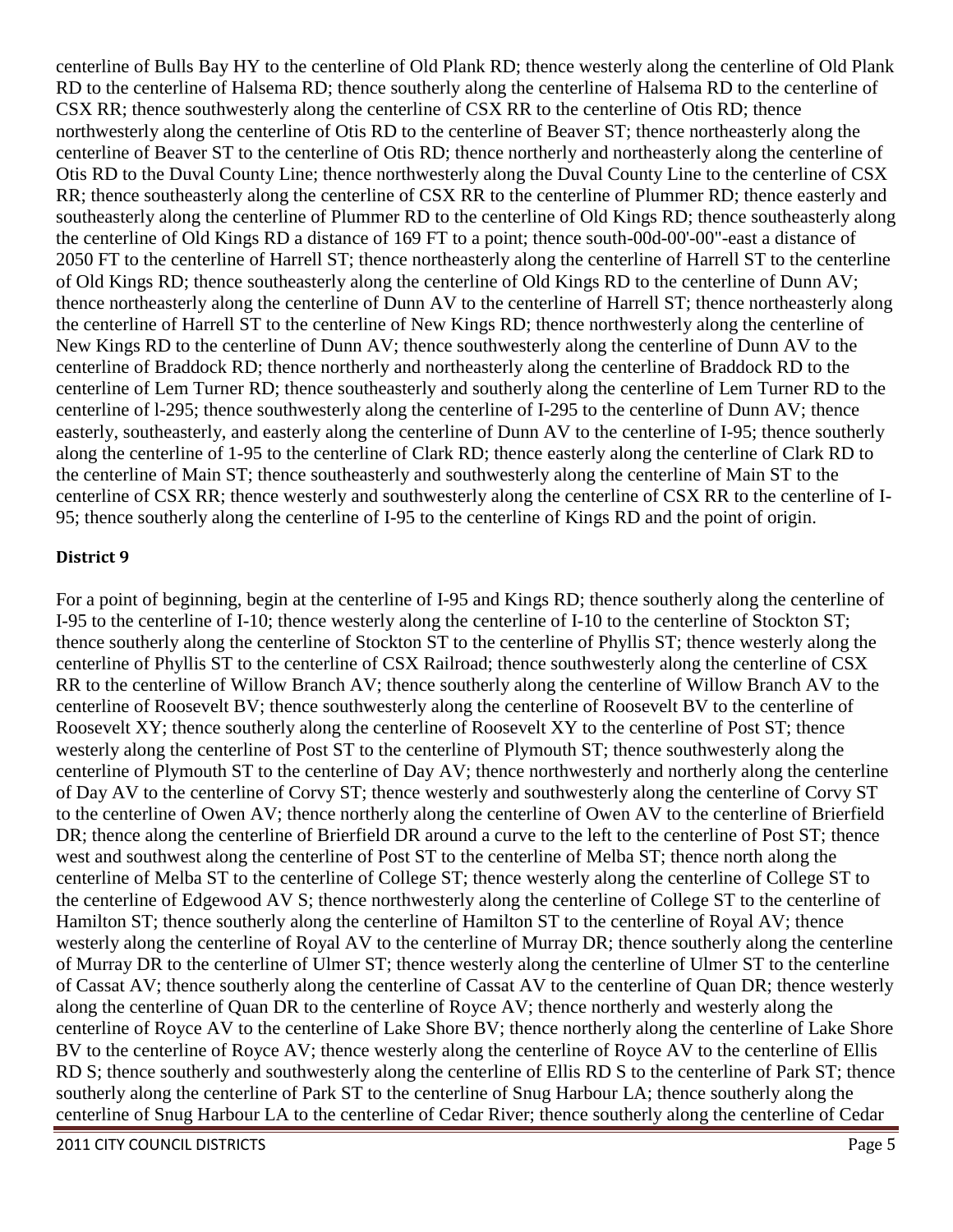River to the centerline of Fishing Creek; thence southerly along the centerline of Fishing Creek to the centerline of Timuquana RD; thence easterly along centerline of Timuquana RD to the centerline of Catoma ST; thence northerly along the centerline of Catoma ST to the centerline of 4800-1 Catoma AP; the easterly along 4800-1 Catoma AP to the centerline of 4800-2 Catoma AP; thence northerly and easterly along 4800-2 Catoma AP to the centerline of 4800-3 Catoma AP; thence northeasterly along 4800-3 Catoma AP to the centerline of Ortega Farms BV; thence southeasterly along the centerline of Ortega Farms BV to the centerline of 101st ST; thence westerly along the centerline of 101st ST to the centerline of Secluded Oaks LA; thence southerly along the centerline of Secluded Oaks LA and the southerly extension of the centerline of Secluded Oaks LA to the centerline of Timuquana RD; thence westerly along the centerline of Timuquana RD a distance of 20 FT; thence south-00d-00'-00"-east a distance of 460 FT; thence south-90d-00'-00"-west a distance of 193 FT; thence south-00d-00'-00"-east a distance of 78 FT; thence north-90d-00'-00"-west a distance of 240 FT; thence south-00d-00'-00"-east a distance of 390 FT to the centerline of  $107<sup>th</sup>$  ST; thence west along the centerline of  $107<sup>th</sup>$  ST to the centerline of Tacoma ST; thence south along the centerline of Tacoma ST to the centerline of  $110^{th}$  ST; thence west along the centerline of  $110^{th}$  ST to the centerline of Wesconnett BV, thence south along the centerline of Wesconnett BV to the centerline of  $118^{th}$  ST; thence easterly along the centerline of  $118^{th}$  ST to the centerline of Aline ST; thence southerly along the centerline of Aline ST to the centerline of Morse AV; thence west along the centerline of Morse AV to the centerline of Ednaray RD; thence south along the centerline of Ednaray RD to the centerline of Hurdia RD; thence easterly along the centerline of Hurdia RD to the centerline of Seaboard AV; thence south along the centerline of Seaboard AV to a point; thence south-37d-00'-00"-west a distance 190 FT; thence south-47d-00'- 00"-west a distance of 100 FT; thence south-71d-30'-00"-west a distance of 845 FT; thence south-35d-00'-00"-east a distance of 750 FT; thence south-22d-30'-00"-east a distance of 3410 FT more or less to the centerline of Ortega River; thence southerly along the centerline of Ortega River to the centerline of Collins RD; thence westerly along the centerline of Collins RD to the centerline of Blanding BV; thence southerly along the centerline of Blanding BV to the centerline of I-295; thence westerly and northwesterly and northerly along the centerline of I-295 to the centerline of  $103<sup>rd</sup> ST$ ; thence easterly along the centerline of 103rd ST to the centerline of Jammes RD; thence northerly along the centerline of Jammes Rd to the centerline of Aldington DR; thence northerly along the centerline of Aldington DR to the centerline of Wilson BV; thence westerly along the centerline of Wilson BV to the centerline of Lane AV S; thence northerly along the centerline of Lane AV S to the centerline of Normandy BV; thence easterly along the centerline of Normandy BV to the centerline of Ellis RD S; thence northerly along the centerline of Ellis RD S to the centerline of 1-10; thence easterly along the centerline of I-10 to the centerline of Cassat AV; thence northerly along the centerline of Cassat AV to the centerline of Edgewood AV S; thence northerly along the centerline of Edgewood AV S to the centerline of Edgewood AV N; thence northerly along the centerline of Edgewood AV N to the centerline of CSX RR; thence easterly along the CSX RR to the centerline of Georgia Southern & Florida RR; thence southerly along the centerline of Georgia Southern & Florida RR to the centerline of Old Kings RD; thence southeasterly along the centerline of Old Kings RD to the centerline of CSX RR spur; thence northeasterly and easterly along the spur of CSX RR spur to the centerline of CSX RR; thence northwesterly and northerly and northeasterly around a curve to the east of CSX RR and continuing northeasterly along the centerline of CSX RR to the centerline of Cleveland RD; thence southerly along the centerline of Cleveland RD to the centerline of 30<sup>th</sup> ST W; thence easterly along the centerline of 30<sup>th</sup> ST W to the centerline of Canal ST N; thence southerly along the centerline of Canal ST N to the centerline of MLKJR PY; thence easterly along the centerline of MLKJR PY to the centerline of Fairfax ST; thence southerly along the centerline of Fairfax ST to the centerline of  $12^{th}$  ST W; thence easterly, southerly, easterly along the centerline of  $12^{th}$  ST W to the centerline of Grunthal ST; thence southerly along the centerline of Grunthal ST to the centerline of  $6<sup>th</sup>$  ST W; thence easterly along the centerline of  $6<sup>th</sup> ST W$  to the centerline of Myrtle AV N; thence southerly along the centerline of Myrtle AV N to the centerline of Kings RD; then southeasterly along the centerline of Kings Rd to the centerline of I-95 and the point of beginning.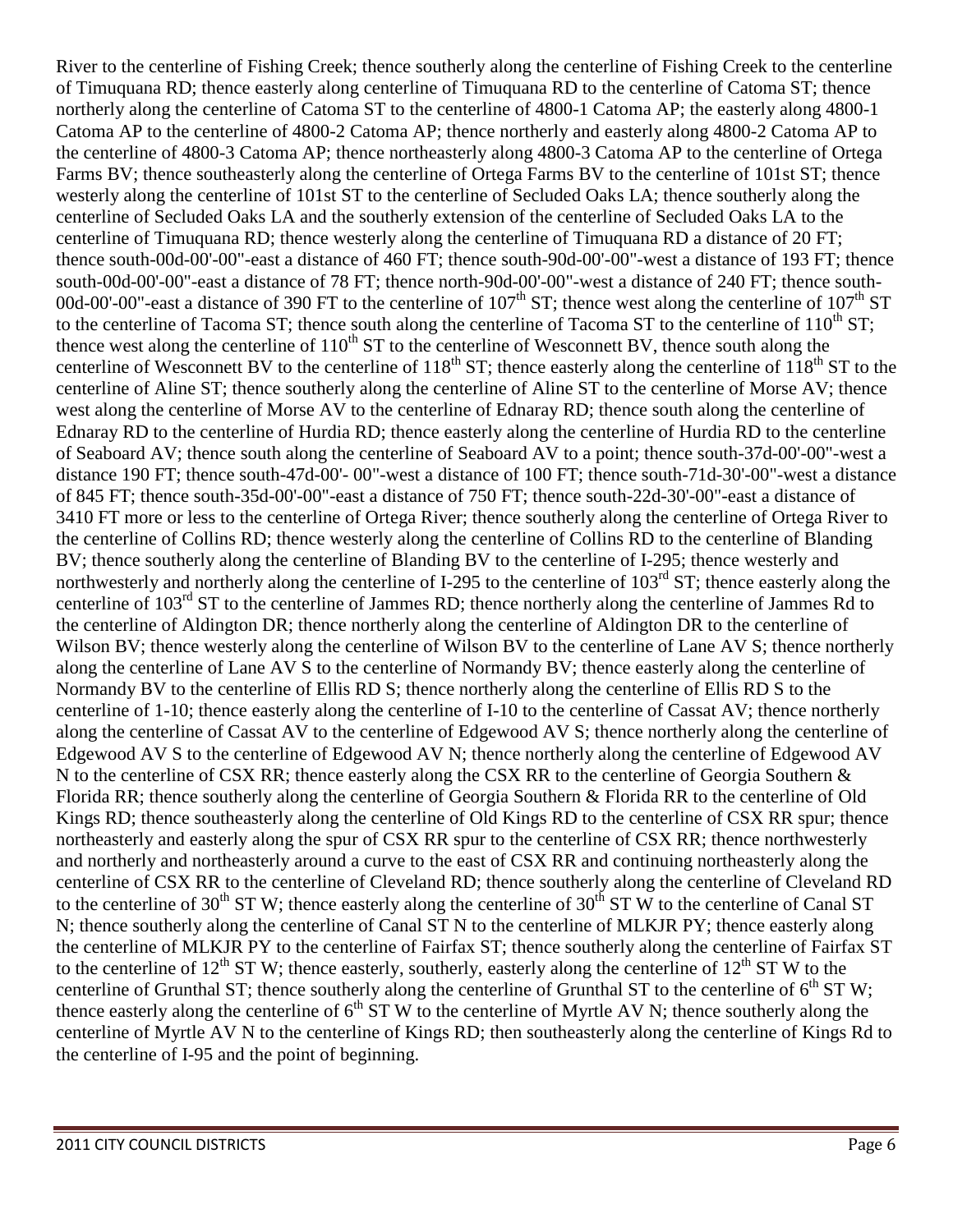#### **District I0**

For a point of beginning, begin at the centerline of I-295 and the centerline of Collins Rd; thence westerly along the centerline of Collins RD to the centerline of McGirts Creek; thence northwesterly and northerly and northwesterly and northerly to the centerline of  $103^{rd}$  ST; thence easterly along the centerline of  $103^{rd}$  ST to the centerline of Ken RD; thence northerly along the centerline of Ken RD to the centerline of Firetower RD; thence easterly along the centerline of Firetower RD to the centerline of Old Middleburg RD N; thence northerly along the centerline of Old Middleburg RD N to the centerline Noroad; thence westerly along the centerline of Noroad to the centerline Lambing RD; thence northerly along the centerline Lambing RD to the centerline of Wagenhals RD; thence easterly along the centerline of Wagenhals RD to the centerline of Lola DR; thence southerly along the centerline of Lola DR a distance of 200 FT; thence north-45d-00'-00"-east a distance 70 FT; thence north-19d-00'-00"-east a distance of 330 FT to the centerline of Blazing Star RD; thence west and northwest along the centerline of Blazing Star RD to the centerline of Blazing Star CT; thence westerly along the centerline of Blazing Star RD to the centerline of Star Leaf RD; thence northerly to the centerline of Springtree RD; thence westerly along the centerline of Springtree RD to the centerline of Star Leaf RD W; thence northerly and northeast along the centerline of Star Leaf RD W to the centerline of Star Leaf RD N; thence easterly, southerly, easterly and southerly along the centerline of Star Leaf RD N to the centerline of Star Leaf CT; thence along the centerline of Star Leaf CT a distance of 200 FT to a point; thence north-70d-00'- 00"-east a distance of 535 FT; thence north-0d-00'-00"-east a distance of 510 FT; thence north-90d-00'-00"-east a distance of 30 FT; thence north-80d-00'-00"-east a distance of 40 FT; thence north-85d-30'-00"-east a distance of 140 FT; thence north-21 d-00'-00"-west a distance of 270 FT to the centerline of Wilson BV; thence easterly along the centerline of Wilson BV to the centerline of Fouraker RD; thence northerly along the centerline of Fouraker Rd to the centerline of Patou DR S; thence easterly, northeasterly, and northerly along the centerline of Patou DR S to the centerline of Le Mans DR; thence along the centerline of Le Mans DR a distance of 165 FT to a point; thence south-81 d-00'-00"-east a distance of 245FT; thence north-46d-00'-00"-west a distance of 295 FT; thence north-58d-00'-00"-east a distance of 535 FT; thence north-44d-00'-00"-east a distance of 710 FT to the centerline of Valley Crossing DR; thence northerly along the centerline of Valley Crossing DR to the centerline of Rudy CT; thence easterly along the centerline of Rudy CT to a point; thence north-44d-00'-00" east a distance of 335 FT to the centerline of Herlong RD; thence easterly along the centerline of Herlong RD to the centerline of Old Middleburg RD N; thence northerly along the centerline of Old Middleburg RD N to the centerline of Memorial Park RD; thence northerly along the centerline of Memorial Park RD to the centerline of Normandy BV; thence southwesterly along the centerline of Normandy BV to the centerline of I-295; thence northerly along the centerline of I-295 to the centerline of I-l0; thence westerly along the centerline of I-10 to the centerline of Cahoon Rd; thence northerly along the centerline of Cahoon RD to the centerline of Devoe ST; thence westerly along the centerline of Devoe ST to the centerline of Jackson AV S; thence northerly along the centerline of Jackson AV S to the centerline of Jackson AV N; thence northerly along the centerline of Jackson AV N to the centerline of Old Plank RD; thence westerly along the centerline of Old Plank RD to the centerline of Bulls Bay HY; thence northerly along the centerline of Bulls Bay HY to the centerline of Pritchard RD; thence easterly along the centerline of Pritchard RD to the centerline of I-295; thence northerly along the centerline of I-295 to the centerline of Moncrief RD W; thence easterly along the centerline of Moncrief RD W to the centerline of CSX RR a distance of 3470 FT more or less to a point; thence north-67d-00'-00"-east a distance of 370 FT; thence north-34d-00'-00"-east a distance of 1928 FT to the centerline of Nine Mile Creek; thence easterly and northerly along the centerline of Nine Mile Creek to the centerline of Trout River BV; thence easterly, northeasterly, and easterly along Trout River BV to the centerline of Gibson AV; thence southerly along the centerline of Gibson AV to the centerline of Soutel DR; thence easterly along the centerline of Soutel DR to the centerline of Ribault AV; thence southerly along the centerline of Ribault AV to the centerline of Ribault River; thence southwesterly along the centerline of Ribault River to the centerline of Ribault Scenic DR; thence southeasterly along the centerline of Ribault Scenic DR to the centerline of Winton DR; thence southwesterly along the centerline of Winton DR to the centerline of McMillan AV; thence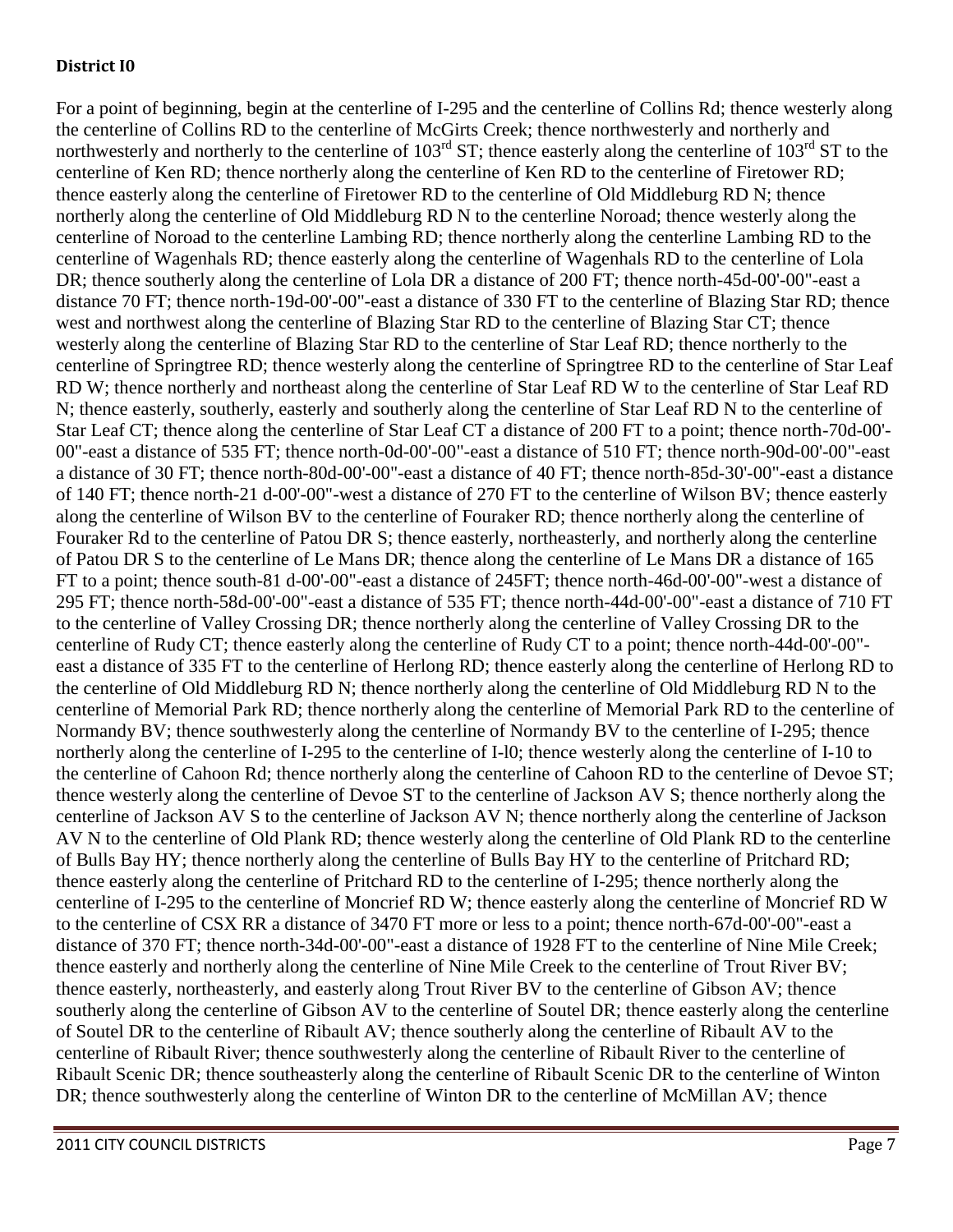southeasterly along the centerline of McMillan AV to the centerline of Owen AV; thence southwesterly along the centerline of Owen AV to the centerline of Moncrief RD W; thence southeasterly along the centerline of Moncrief RD W to the centerline of Avenue "B"; thence southerly along the centerline of Avenue "B" to the centerline of 33rd ST W; thence easterly along the centerline of 33<sup>rd</sup> ST W to the centerline of Canal ST N; thence southerly along the centerline of Canal ST N to the centerline of 30th ST W; thence westerly along the centerline of 30th ST W to the centerline of Cleveland RD; thence northwesterly along the centerline of Cleveland RD to the centerline  $\cdot$  of CSX RR; thence southwesterly and southerly and southeasterly along the centerline of CSX RR to the centerline of CSX RR; thence westerly along CSX RR to CSX RR spur; thence southwesterly along the centerline of the CSX RR spur to the centerline of Old Kings RD; thence northwesterly along the centerline of Old Kings RD to the centerline of Georgia Southern & Florida RR; thence northwesterly along the centerline of Georgia Southern & Florida RR to the centerline of CSX RR; thence southwesterly along the centerline of CSX RR to the centerline of Edgewood AV N; thence southerly along the centerline of Edgewood AV N to the centerline of Edgewood AV S; thence southerly along the centerline of Edgewood AV S to the centerline of Cassat AV; thence southerly along the centerline of Cassat AV to the centerline of I-10; thence westerly along the centerline of I-10 to the centerline of Ellis RD S; thence southerly along the centerline of Ellis RD S to the centerline of Normandy BV; thence southwesterly along the centerline of Normandy BV to the centerline of Lane AV S; thence southerly along the centerline of Lane AV S to the centerline of Wilson BV; thence easterly along the centerline of Wilson BV to the centerline of Aldington DR; thence southerly along the centerline of Aldington DR to the centerline of Jammes Rd; thence southerly along the centerline of Jammes RD to the centerline of  $103^{\text{rd}}$  ST; thence west on the centerline of  $103^{\text{rd}}$  ST to the centerline of I-295; thence southerly along the centerline of I-295 to the centerline of Collins RD and the point of beginning.

## **District 11**

For a point of beginning, begin at the southeast corner of District 11 known as the centerline of Duval County line; thence westerly, northerly, and northwesterly along the centerline of the Duval County line to the centerline of Julington Creek; thence easterly and northeasterly along the centerline of Julington Creek to the centerline of Old St. Augustine RD and the centerline of Big Davis Creek; thence easterly along the centerline of Big Davis Creek to the centerline of I-95; thence northwesterly along the centerline of I-95 to the centerline of CSX RR; thence northwesterly along the centerline of CSX RR to CSX RR access road; thence northwesterly along the centerline of CSX RR access road to a point; thence north-90d-00'-00"-east a distance 1194 FT to the centerline of Phillips HY, thence northwesterly along the centerline of J. Turner Butler BV; thence northeasterly and easterly along the centerline of J. Turner Butler BV to the centerline of S.R. 9A; thence northerly along the centerline of SR 9A to the centerline of St. Johns Bluff RD; thence northerly along the centerline of St. Johns Bluff RD to the centerline of Beach BV; thence easterly along the centerline of Beach BV to the centerline of Kernan BV; thence southwesterly along the centerline of Kernan BV to the centerline of Pablo Creek drainage easement; thence southeasterly along the centerline of Pablo Creek drainage easement to the centerline of J. Turner Butler BV; thence easterly the centerline of J. Turner Butler BV to the centerline of San Pablo RD; thence southerly along the centerline of San Pablo RD and the Duval County line to the point of origin.

#### **District 12**

For a point of beginning, begin at the southeast corner of District 12 known as the centerline of Oakleaf Village PY and the Duval County Line; thence westerly, northerly, and northeasterly along the centerline of the Duval County Line to the centerline of Otis RD; thence southeasterly along the centerline of Otis RD to the centerline of Beaver ST; thence westerly along centerline of Beaver ST to the centerline of Otis RD; thence southerly along the centerline of Otis RD to the centerline of CSX RR; thence northeasterly along the centerline of CSX RR to the centerline of Halsema RD; thence northerly along the centerline of Halsema RD to the centerline of Old Plank RD; thence westerly along the centerline of Old Plank RD to the centerline of Jackson AV, thence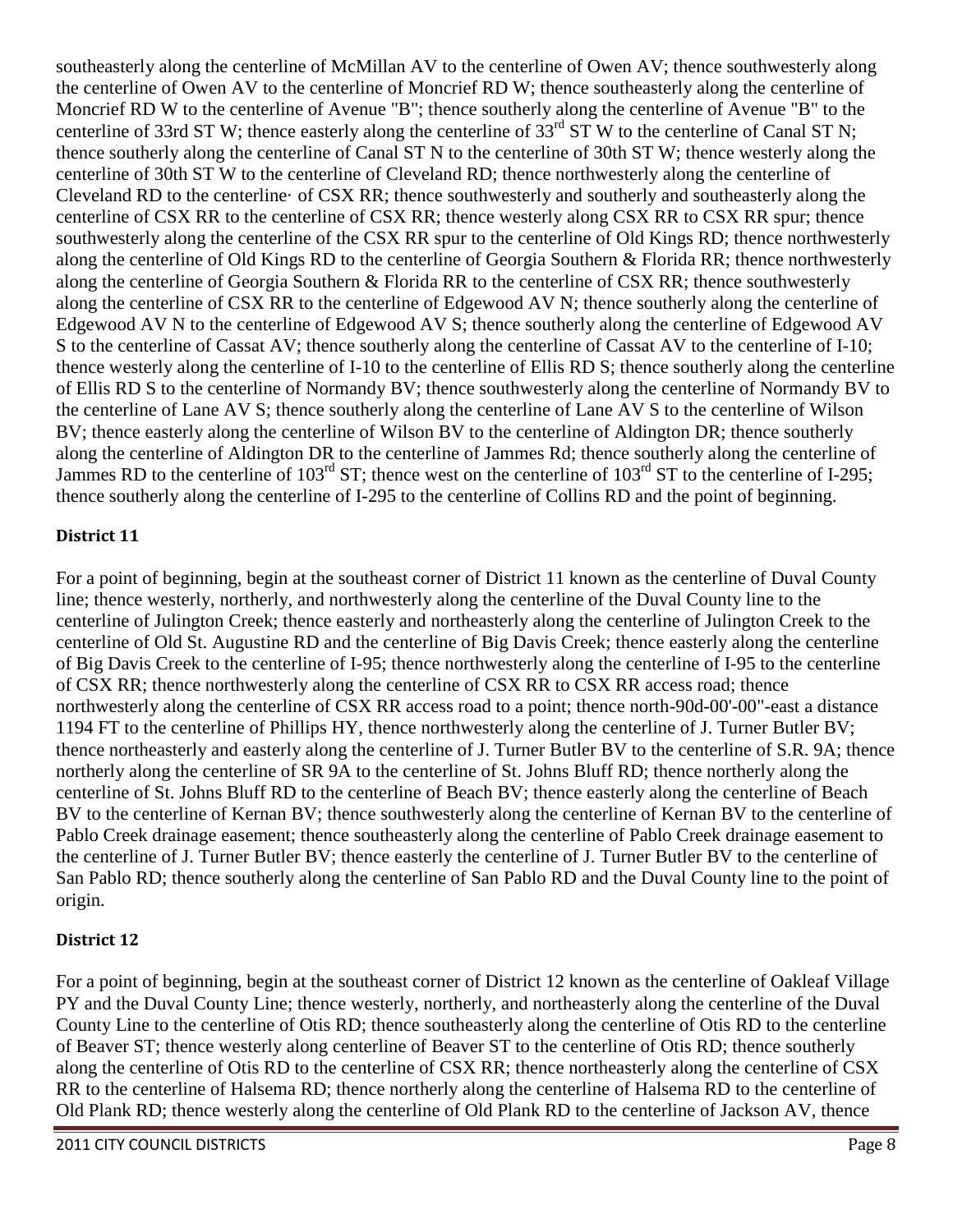southerly along the centerline of Jackson AV to the centerline of Devoe ST; thence easterly along the centerline of Devoe ST to the centerline of Cahoon RD; thence southerly along the centerline of Cahoon RD to the centerline of I-10; thence easterly along the centerline of I-10 to the centerline of I-295; thence southerly along the centerline of I-295 to the centerline of Normandy BV; thence northeasterly along the centerline of Normandy BV to the centerline of Memorial Park RD; thence southeasterly along the centerline of Memorial Park RD to the centerline of Old Middleburg RD; thence southwesterly along the centerline of Old Middleburg RD to the centerline of Herlong RD; thence westerly along the centerline of Herlong RD to the centerline of I-295; thence south-40d-00'-00"-west a distance of 334 FT to the centerline of Rudy CT; thence westerly along the centerline of Rudy CT to the centerline of Valley Crossing DR; thence southerly along the centerline of Valley Crossing Dr a distance of 604 FT to a point; thence south-40d-00'-00"-west a distance of 711 FT; thence south-45d-00'-00"-west a distance of 525 FT; thence south-45d-00'-00"-east 295 FT; thence north-10d-00'-00" west a distance of 495 FT to the centerline of Patou DR; thence southerly, southwesterly, and westerly along the centerline of Patou DR to the centerline of Fouraker RD; thence southerly along the centerline of Fouraker RD to the centerline of Wilson BV; thence westerly along the centerline of Wilson BV to the centerline of Spring Lake RD; thence south-62d-00'-00"-east a distance of 308 FT; thence north-05d-00'-00"-west a distance of 182 FT; thence south-00d-00'-00"-west a distance of 496 FT; thence south-15d-00'-00"-west a distance of 1107 FT to the centerline of Star Leaf CT;

thence northwesterly along the centerline of Star Leaf CT to the centerline of Star Leaf RD; thence northerly, westerly, and southerly to the centerline of Springtree RD; thence easterly along the centerline of Springtree RD to the centerline of Star Leaf RD; thence southerly along the centerline of Star Leaf RD to the centerline of Blazing Star CT; thence easterly and northeasterly along the centerline of Blazing Star CT to the centerline of Blazing Star RD, thence southeasterly and easterly along the centerline of Blazing Star RD to the centerline of Star Tree RD; thence south-65d-00'-00"-west a distance of 541 FT to the centerline of Lola RD; thence northerly along the centerline of Lola RD to the centerline of Wagenhals RD; thence westerly along the centerline of Wagenhals RD to the centerline of Lambing RD; thence southwesterly along the centerline of Lambing RD to the centerline of Noroad; thence easterly along the centerline of Noroad to the centerline of Old Middleburg RD; thence southeasterly along the centerline of Old Middleburg RD to the centerline of Firetower RD; thence southwesterly along the centerline of Firetower RD to the centerline of Ken RD; thence southeasterly along the centerline of Ken RD to the centerline of 103<sup>rd</sup> ST; thence westerly along the centerline of 103<sup>rd</sup> ST to the centerline of McGirts Creek; thence southerly and southeasterly along the centerline of McGirts Creek to the centerline of Collins RD; thence westerly along the centerline of Collins RD to the centerline of Shindler RD; thence south-00d-00'-00"-west a distance of 4621 FT; thence north-20d-00'-00"-west a distance of 804 FT; thence north-10d-00'-00"-west a distance of 1114 FT; thence south-70d-00'-00"-west a distance of 1097 FT; thence north-15d-00'-00"-west a distance of 693 FT to the centerline of Old Middleburg RD; thence southwesterly along the centerline of Old Middleburg RD to the centerline of Oakleaf Village PY; thence southwesterly along the centerline of Oakleaf Village PY to the Duval County Line and the point of origin.

#### **District 13**

For a point of beginning, begin at the southeast ,corner of District 13 known as the centerline of the Duval County RD at the Atlantic Ocean; thence westerly along the centerline of the Duval County line to the centerline of San Pablo RD; thence northerly along the centerline of San Pablo RD to the centerline of Ketch Cove DR; thence easterly along the centerline of Ketch Cove DR a distance of 200 FT more or less to a point; thence southeasterly to the centerline of Hogpen Creek; thence easterly along the centerline of Hogpen Creek to the centerline of the Intercoastal Waterway; thence northerly along the centerline of the Intercoastal Waterway to the centerline of the St. Johns River; thence easterly along the centerline of the St. Johns River to the Duval County line and the Atlantic Ocean; thence southerly along the Duval County line to the point of origin.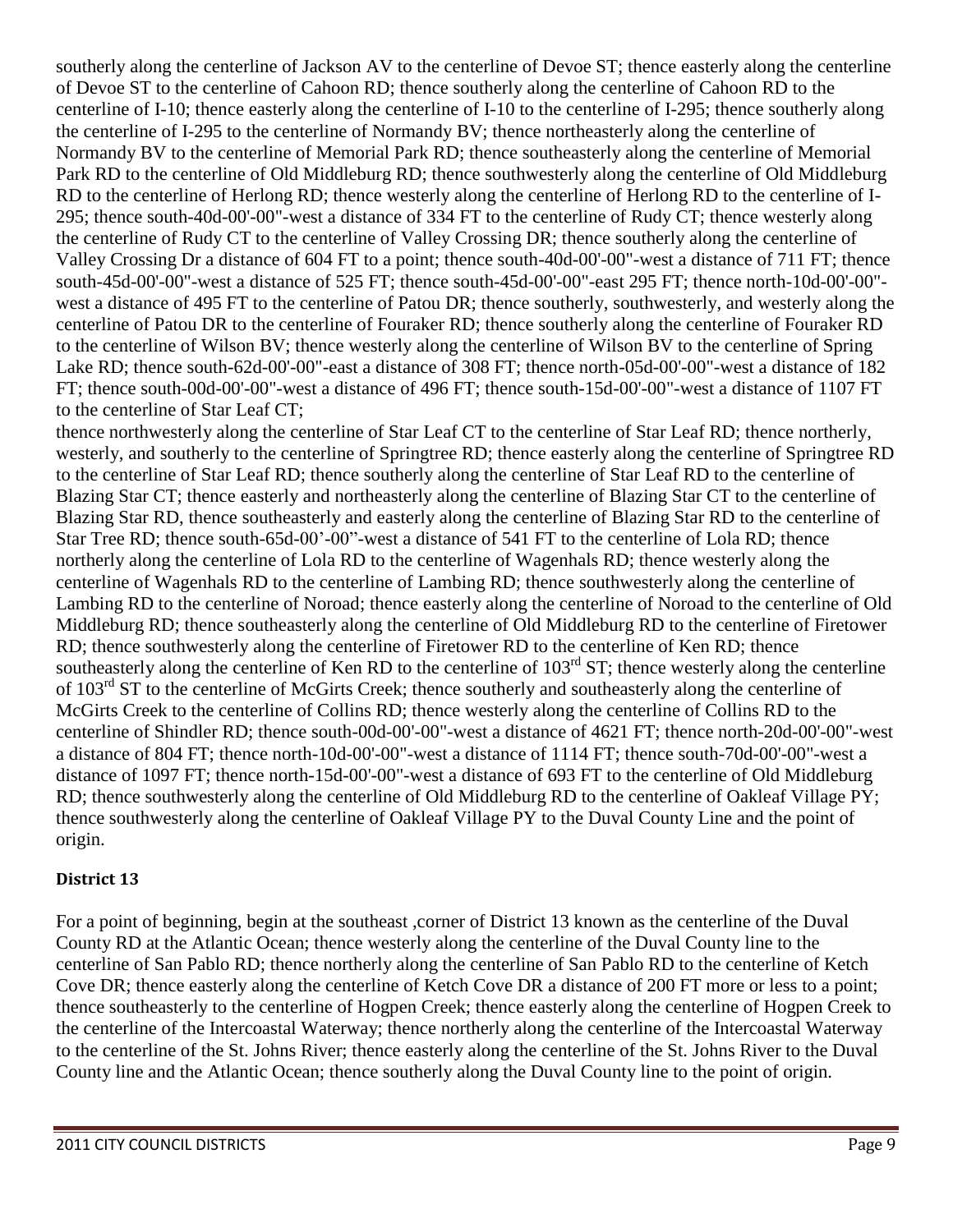#### **District I4**

For a point of beginning, begin at the southeast corner of District 14 known as the centerline of 1-95 and the centerline of the St. Johns River; thence westerly along the Duval County Line to the centerline of Oakleaf Village PY; thence northwesterly along the centerline of Oakleaf Village PY; thence northeasterly along the centerline of Oakleaf Village PY to the centerline of Old Middleburg RD; thence northeasterly along the centerline of Old Middleburg RD a distance of 2549 FT more or less to a point; thence south-10d-00'-00"-east a distance of 693 FT; thence north-65d-00'-00"-east a distance of l097 FT; thence south-07d-00'-00"-east a distance of lI14 FT; thence south-25d-00'-00"-east a distance of 804 FT; thence south-00d-00'-00"-east a distance of 4621 FT more or less to the centerline of Collins RD; thence easterly along the centerline of Collins RD to the centerline of I-295; thence southeasterly and easterly along the centerline of I-295 to the centerline of Blanding BV; thence northerly along the centerline of Blanding BV to the centerline of Collins RD; thence easterly and southeasterly along the centerline of Collins RD to the western shore of McGirts Creek; thence northerly and northeasterly along the northwestern bank of McGirts Creek a distance of 2670 more or less to a point; thence northwesterly north- 65d-00'-00''-west a distance of 3442 FT; thence north-65d-00'-00"-west a distance of 766 FT to the centerline of Townsend RD; thence north-20d-00'-00"-east a distance of 840 FT; thence north-45d-00'00"-east a distance of 322 FT to the centerline of Seaboard AV; thence northerly along the centerline of Seaboard AV to the centerline of Hurdia RD; thence westerly along the centerline of Hurdia RD to the centerline of Ednaray RD; thence northerly along the centerline of Ednaray Rd to the centerline of Morse AV; thence easterly along the centerline of Morse RD to the centerline of Aline RD; thence northerly along the centerline of Aline RD to the centerline of  $118^{th}$  ST; thence westerly along the centerline of  $118^{th}$  ST to the centerline of Old Wesconnett BV; thence northerly along the centerline of Old Wesconnett BV to the centerline of Wesconnett BV; thence northeasterly along the centerline of Wesconnett BV to the centerline of  $110^{th}$  ST, thence easterly along the centerline of  $110^{th}$  ST to the centerline of Catoma ST; thence northerly along the centerline of Catoma ST to the centerline of 107<sup>th</sup> ST; thence easterly along the centerline of  $107<sup>th</sup>$  ST a distance of 1268 FT to a point; thence north-45d-00'-00"-east a distance of 1223 FT to the centerline of Timuquana RD; thence westerly along the centerline of Timuquana RD to the centerline of Secluded Oaks LA; thence northerly along the centerline of Secluded Oaks LA to the centerline of 101<sup>st</sup> ST; thence easterly along the centerline of 101<sup>st</sup> ST to the centerline of Ortega Farms BV; thence northwesterly along the centerline of Ortega Farms BV to the centerline of 4800-3 Catoma AP; the westerly along 4800-3 Catoma AP to the centerline of 4800-2 Catoma AP; thence northerly and westerly along 4800-2 Catoma AP to the centerline of 4800-1 Catoma AP; thence westerly along 4800-1 Catoma AP to the centerline of Catoma RD; thence southerly along the centerline of Catoma RD to the centerline of Timuquana RD; thence westerly along the centerline of Timuquana RD to the centerline of Fishing Creek; thence northerly and northeasterly along the centerline of Fishing Creek to the centerline of Cedar River; thence northerly along the centerline of Cedar River to the centerline of Snug Harbour LA; thence northerly along the centerline of Snug Harbour LA to the centerline of Park ST; thence northwesterly along the centerline of Park ST to the centerline of Ellis RD; thence northerly along the centerline of Ellis RD to the centerline of Royce AV; thence easterly and southerly along the centerline of Royce AV to the centerline of Quan DR; thence easterly along the centerline of Quan DR to the centerline of Cassat AV; thence northerly along the centerline of Cassat AV to the centerline of Ulmer ST; thence easterly along the centerline of Ulmer ST to the centerline of Murray DR; thence northerly along the centerline of Murray DR to the centerline of Royal AV; thence easterly along the centerline of Royal AV to the centerline of Hamilton ST; thence northerly along the centerline of Hamilton ST to the centerline of Edgewood AV; thence southeasterly along the centerline of Edgewood AV to the centerline of College ST; thence easterly along the centerline of College ST to the centerline of Melba ST; thence southerly along the centerline of Melba ST to the centerline of Post ST; thence northeasterly and easterly along the centerline of Post ST to the centerline of Owen AV; thence southeasterly along the centerline of Owen AV to the centerline of Corby AV; thence northeasterly and easterly along the centerline of Corby ST to the centerline of Day AV; thence southerly along the centerline of Day V to the centerline of Plymouth ST; thence northeasterly along the centerline of Plymouth ST to the centerline of